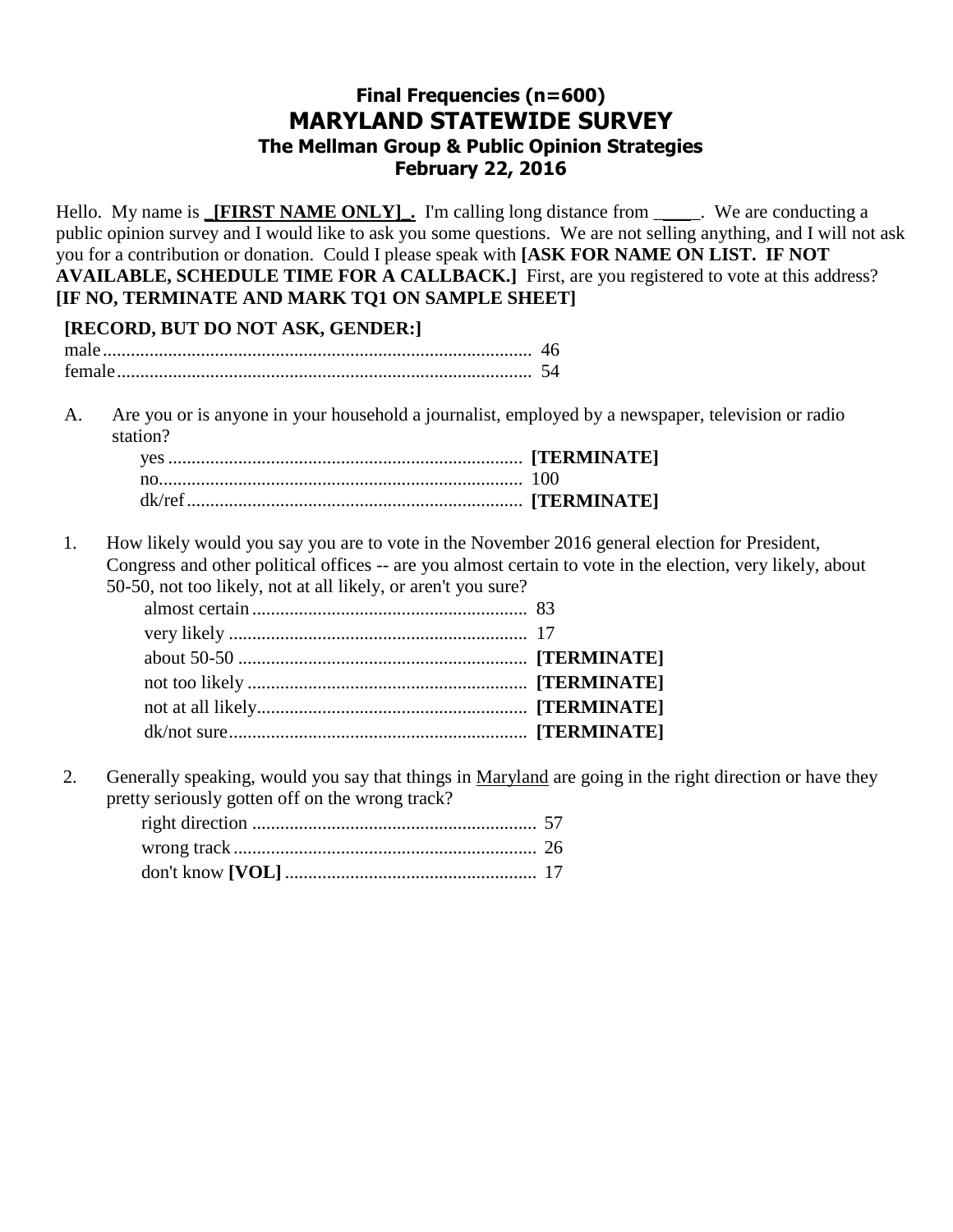3. On a day-to-day basis, using a scale from ZERO to TEN where zero means you do NOT FEEL SAFE AT ALL and ten means you feel COMPLETELY SAFE, how safe do you personally feel in your community? Of course you can choose any number between zero and ten. **[RECORD ACTUAL NUMBER DK/DEFUSED=99]** 

| (ECORD ACTUAL NUMBER. DK/REFUSED=99) |          |
|--------------------------------------|----------|
|                                      |          |
|                                      |          |
|                                      |          |
|                                      | $\theta$ |
|                                      |          |
|                                      | 6        |
|                                      | 8        |
|                                      | 12       |
|                                      | 27       |
|                                      | 18       |
|                                      | 24       |
|                                      | $\theta$ |
|                                      |          |
|                                      |          |

4. Do you think that the state of Maryland should sentence more offenders to prison than it does now, sentence fewer offenders to prison, or should Maryland sentence about the same number of offenders to prison as it does now?

| more $\ldots$ 22 |  |
|------------------|--|
|                  |  |
|                  |  |
|                  |  |

## **[SPLIT SAMPLE J]**

5. In your opinion, what should be the main purpose of sending a person convicted of a crime to prison? **[ALLOW ONLY ONE RESPONSE]** 

**[IF RESPONSE GIVEN, ASK]** What is the second most important purpose? **[ALLOW ONLY ONE RESPONSE]** 

| [READ AND ROTATE]                                                         | 1 <sup>st</sup> | $\lambda$ nd |
|---------------------------------------------------------------------------|-----------------|--------------|
|                                                                           |                 | 19           |
| To rehabilitate the individual so he might become a productive citizen 33 |                 | 22           |
| To keep the individual locked up in order to protect society from future  |                 |              |
|                                                                           |                 |              |
|                                                                           |                 |              |
|                                                                           |                 |              |
|                                                                           |                 |              |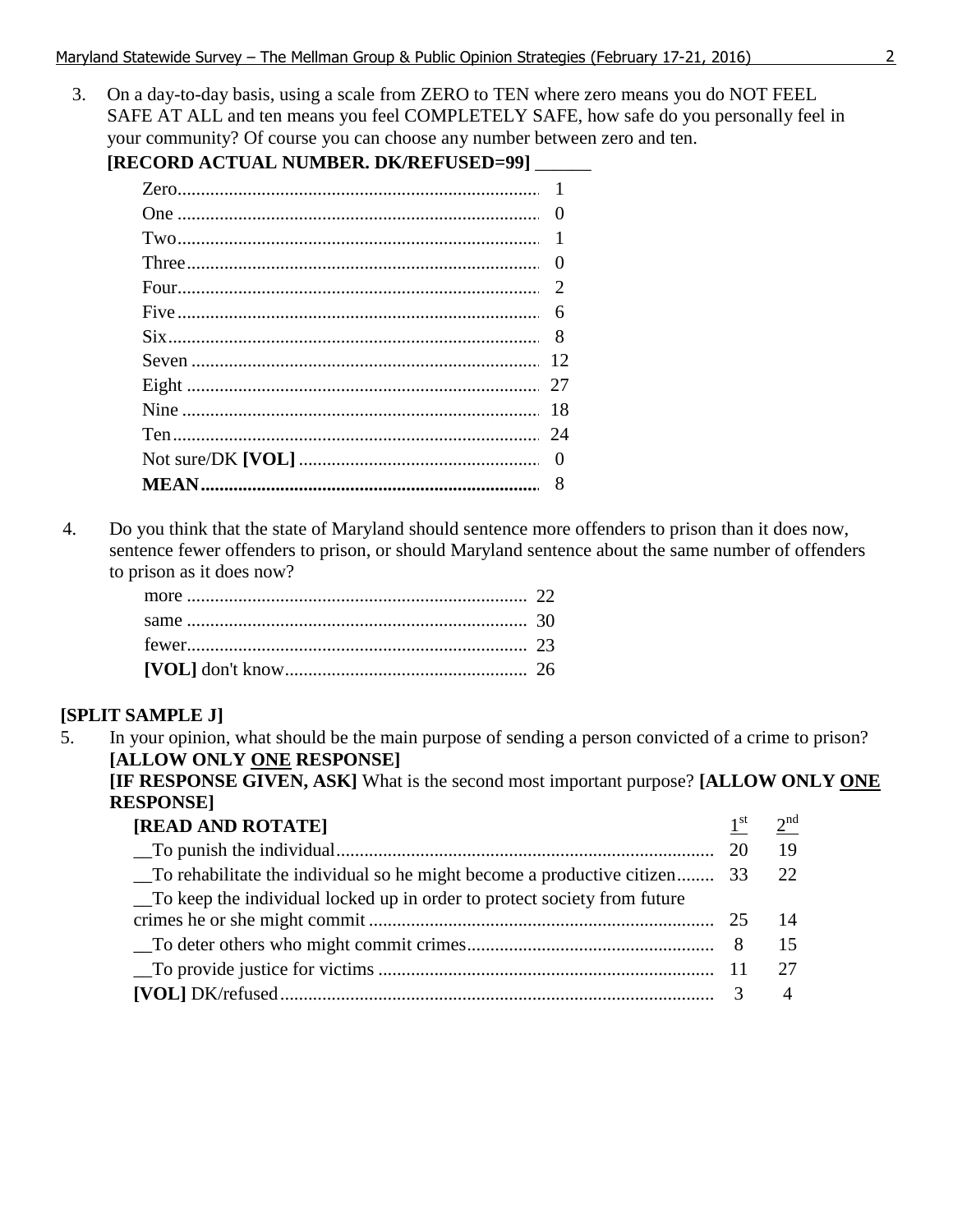# **[SPLIT SAMPLE K]**

I am going to read you some purposes people have given to send a person convicted of a crime to prison. After each, please tell me how important that is as a purpose for sending a person to prison – is it one of the most important purposes, very important, somewhat important, not too important, or not at all important?

|     | [RANDOMIZE Q.6-Q.10]                                 | One of<br>most | Verv<br>impt | Smwt<br>impt | Not.<br>too  | Not at<br>all | <b>[VOL]</b><br>DK/ref |
|-----|------------------------------------------------------|----------------|--------------|--------------|--------------|---------------|------------------------|
| 6.  |                                                      | 33             | 32           | 26           | <sub>6</sub> |               |                        |
|     | To rehabilitate the individual so he might become a  |                |              |              |              |               |                        |
|     |                                                      | 23             | 41           | 19           |              |               |                        |
| 8.  | To keep the individual locked up in order to protect |                |              |              |              |               |                        |
|     | society from future crimes he or she might commit    | 28             | 42           | 20           |              |               |                        |
| 9.  |                                                      | 15             | 39           | 26           |              |               |                        |
| 10. |                                                      | 32             | 46           | ר ו          |              |               |                        |

## **[SPLIT SAMPLE J]**

11. Do you think Maryland should spend more than it does now on prisons, less than it does now on prisons, or should Maryland spend about what it is spending now on prisons?

## **[SPLIT SAMPLE K]**

12. As you may know, the state of Maryland spent \$777 million dollars on prisons in 2015. Do you think Maryland should spend more than it does now on prisons, less than it does now on prisons, or should Maryland spend about what it is spending now on prisons?

| <b>ASKINC EVERVONE!</b> |  |
|-------------------------|--|

# **[RESUME ASKING EVERYONE]**

## **[ROTATE Q.13-Q.14]**

13. \_\_Which of the following statements comes closer to your point of view? **[ROTATE STATEMENTS]**

**Statement A**. It does not matter whether a non-violent offender is in prison 24 or 30 or 36 months. What really matters is that the system insures that when offenders do get out, they are less likely to commit another crime.

## OR

**Statement B.** If you do the crime you should do the time. We know that prison works. Longer sentences for non-violent offenders have made our streets safer, and this is no time to be reducing prison terms for anyone.

**[IF A OR B, ASK:]** Do you feel that way strongly or not so strongly?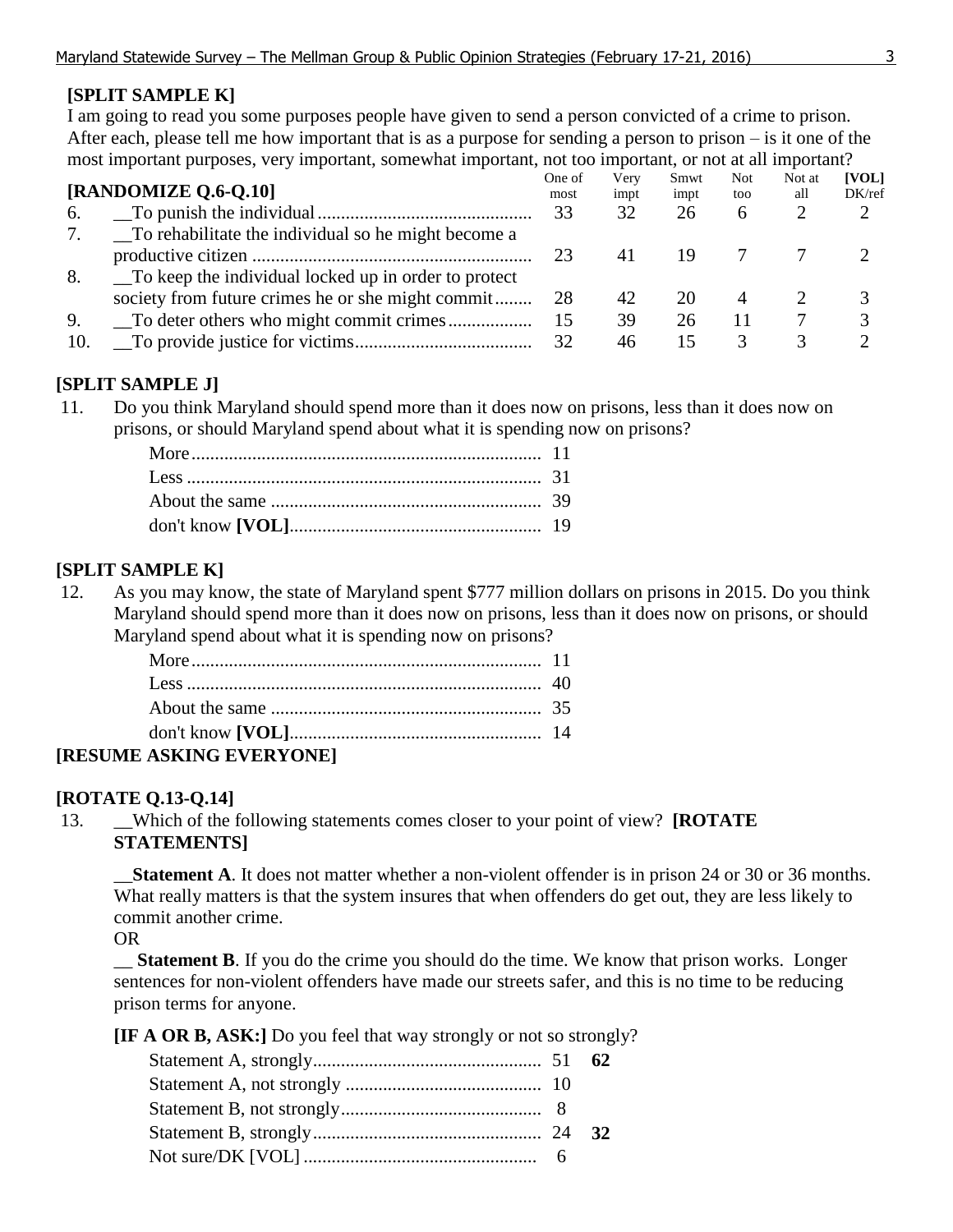## 14. \_\_Which of the following statements comes closer to your point of view? **[ROTATE STATEMENTS]**

**\_\_Statement A.** Prisons are a government spending program, and just like any other government spending program they need to be put to the cost-benefit test to make sure taxpayers are getting the best bang for the buck.

### **OR**

**\_\_ Statement B**. It may be expensive to lock up criminals but we should pay what it costs to make sure our communities are safe and to make sure offenders are punished and learn the consequences of breaking the law*.*

**[IF A OR B, ASK:]** Do you feel that way strongly or not so strongly?

| [END ROTATION] |  |
|----------------|--|

## **[ROTATE Q.15-Q.16]**

15. \_\_Some people have proposed shorter prison sentences for non-violent offenders if that permitted the state to pay for stronger probation and parole, and more mandatory substance abuse and mental health treatment for offenders. Would you find this proposal generally acceptable or generally unacceptable?

**[IF ACCEPTABLE/ UNACCEPTABLE, ASK:]** And do you feel that it is STRONGLY (acceptable/ unacceptable) or NOT SO STRONGLY (acceptable/ unacceptable)?

16. \_\_In Maryland, many offenders can earn time off their sentences for participating in programs and for good behavior. Some people have proposed allowing nonviolent offenders to earn additional time off of their prison term for completing substance abuse and mental health treatment programs while in prison. Would you find this proposal generally acceptable or generally unacceptable?

**[IF ACCEPTABLE/ UNACCEPTABLE, ASK:]** And do you feel that it is STRONGLY (acceptable/ unacceptable) or NOT SO STRONGLY (acceptable/ unacceptable)?

| $[VOL] DK/refused 3$ |  |
|----------------------|--|
| [END ROTATION]       |  |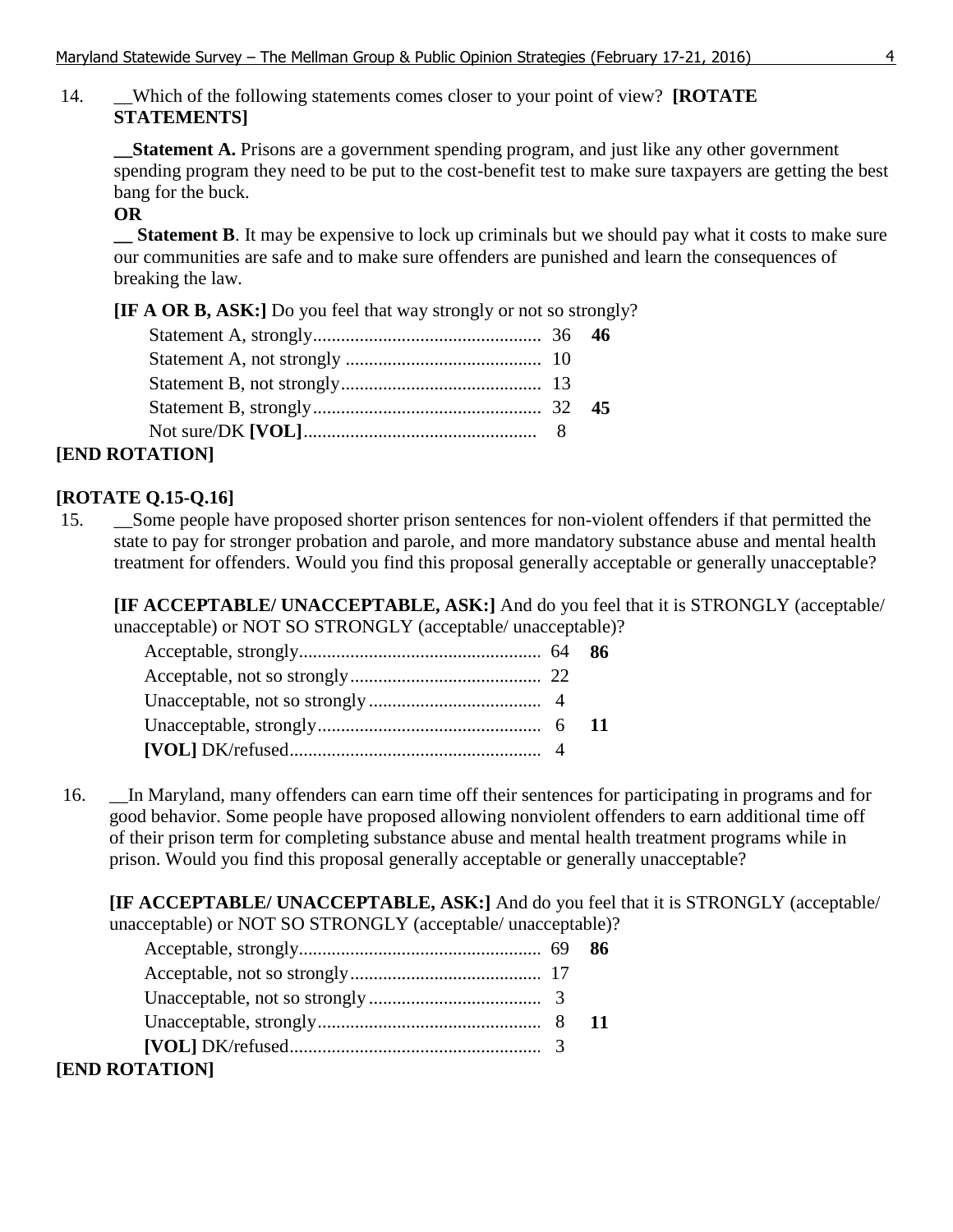17. Maryland currently has mandatory minimum sentences that require judges to sentence those convicted of some crimes to serve at least a certain length of time in prison. Would you favor or oppose allowing judges more say in deciding sentences based on the individual facts of each case? **[IF FAVOR/OPPOSE, ASK:]** Is that strongly or not so strongly?

18. Mandatory minimum sentences require those convicted of certain crimes to serve at least a certain length of time in prison. Some people have proposed that instead of mandatory minimums in drug cases, judges have the flexibility to determine sentences based on the facts of each case. Would you find this proposal generally acceptable or generally unacceptable?

**[IF ACCEPTABLE/ UNACCEPTABLE, ASK:]** And do you feel that it is STRONGLY (acceptable/ unacceptable) or NOT SO STRONGLY (acceptable/ unacceptable)?

19. Offenders on supervision, like probation or parole, have to follow rules in order to stay out of prison. If an offender breaks these rules, for example fails a drug test or misses a curfew, the offender has committed a violation. Which of the following statements comes closer to your point of view about a violation like this that is not another crime? **[ROTATE STATEMENTS]**

**Statement A.** The offender did not fully comply with the requirements of their supervision, so he should be sent back to prison for up to the remainder of their sentence.

**OR**

**Statement B.** The offender should be sent back to prison for up to 45 days to make clear there are consequences for not complying with the requirements of probation or parole.

#### **OR**

**\_\_ Statement C.** Violating rules of supervision is not that serious and should be addressed with treatment and programs designed to change the offender's behavior instead of sending them back to prison.

**[IF A OR B OR C, ASK:]** Do you feel that way strongly or not so strongly?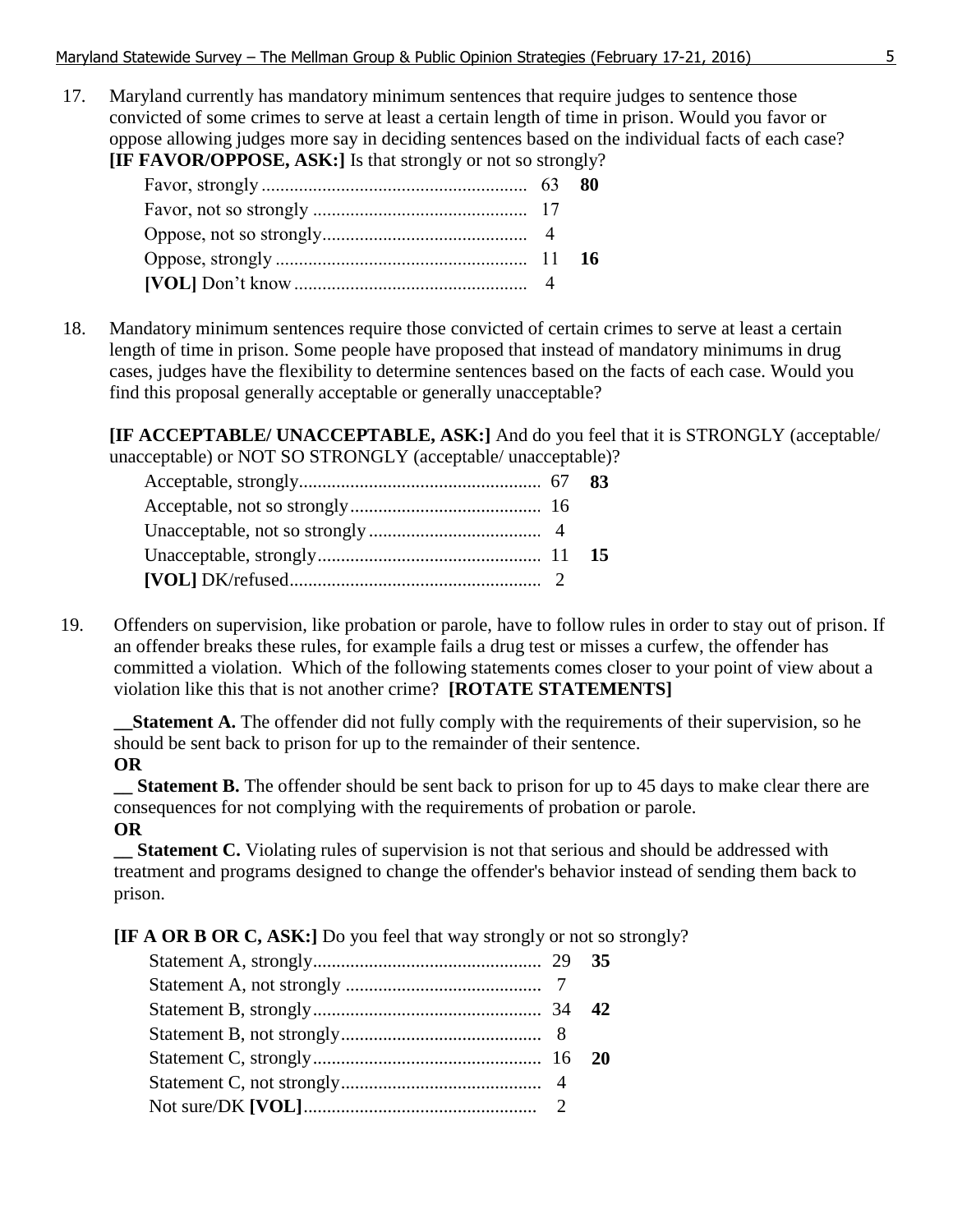20. Being arrested is a violation of the rules of probation and parole, for which an offender can receive prison time. I'm going to read you two statements about this policy and ask your view. **[ROTATE STATEMENTS]** 

\_\_**Statement A:** People who are out on probation or parole who get arrested should be sent back to prison. They got out on probation or parole in the first place only on the condition that they stay out of trouble, and getting arrested is not staying out of trouble.

## **OR**

\_\_**Statement B:** People on probation or parole who get arrested should not be sent back to prison because people are innocent until proven guilty. If a probationer or parolee is convicted, they can be punished then, but a past conviction shouldn't mean going to prison without having their day in court.

Do you think people arrested while on probation or parole should or should not be sent back to prison? **[IF SHOULD/SHOULD NOT, ASK:]** Do you feel that way strongly or not so strongly?

21. Maryland has a law that makes stealing property valued over \$1,000 dollars a felony crime. Some people have proposed raising the amount that constitutes a felony from \$1,000 dollars to \$2,000 dollars. Now I'm going to tell you what supporters and opponents of the plan to increase the value of what must be stolen to constitute a felony say and ask whether you favor or oppose it. **[ROTATE STATEMENTS]**

\_\_**Supporters** of the plan say that taxpayers shouldn't be paying the high cost of prison for people who stole small items like electronics. Someone who stole something so small should not end up with a felony conviction on their record forever. Many states have raised the amounts that make theft a felony and research shows that theft rates haven't gone up.

#### **OR**

\_\_**Opponents** of the plan say it is the wrong time to go soft on crime. People who steal iPads and computers are committing serious crimes and making our communities less safe. They should be locked up. It is not okay to steal--no matter what the amount--and raising the threshold sends the wrong message about our tolerance of theft.

Do you favor or oppose the plan to increase the value of what must be stolen to constitute a felony from \$1000 dollars to \$2,000 dollars? **[IF FAVOR/OPPOSE]** Do you feel that way strongly or not so strongly?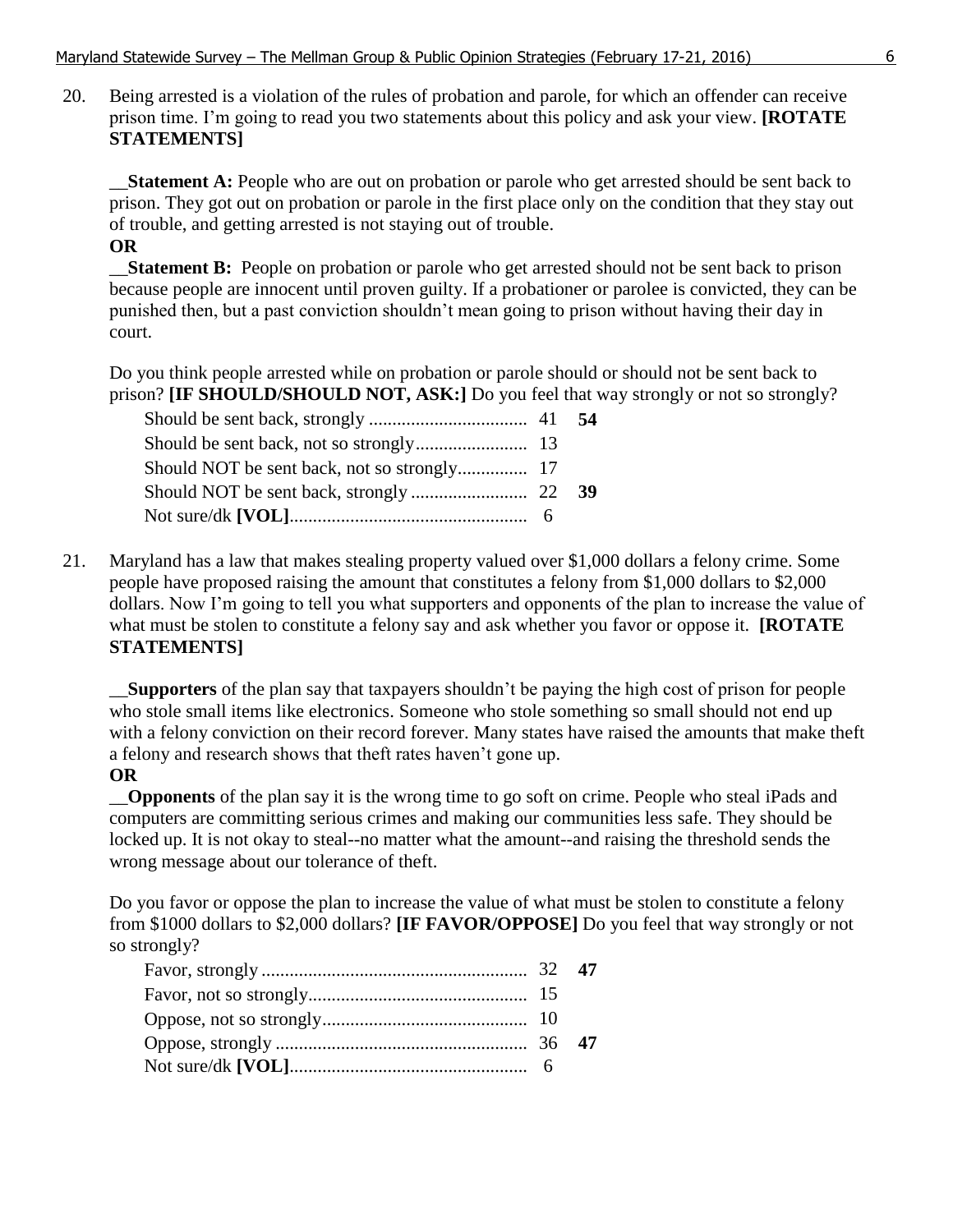22. There is a proposal in Maryland to change the way the state sentences nonviolent drug possession offenders, allowing shorter prison sentences while expanding the availability of substance abuse treatment for individuals who need it. **[ROTATE STATEMENTS]**

\_\_**Supporters** of this proposal say that longer prison terms is the wrong way to break the cycle of crime and addiction. A more effective strategy is to put drug-addicted offenders into treatment programs and community supervision and to hold them accountable with community service or short stays in jail if they continue to use drugs or fail to go to treatment.

**OR**

\_\_**Opponents** of this proposal say the threat of longer prison terms helps deter offenders from using drugs and sends a strong message to the general public that drug use is unacceptable. It would be great if substance abuse treatment really kept people drug-free but it doesn't, so prison is a more effective way to combat the problem of addiction and crime.

Do you favor or oppose changing the way the state sentences nonviolent drug possession offenders allowing shorter prison sentences while expanding the availability of substance abuse treatment for individuals who need it? **[IF FAVOR/OPPOSE, ASK:]** Do you feel that way strongly or not so strongly?

23. In Maryland, some have proposed reducing the penalties for drug offenses for all but the highestlevel dealers. Now I'm going to tell you what supporters and opponents of the plan to reduce penalties on lower level drug offenders say and ask whether you favor or oppose it. **[ROTATE STATEMENTS]**

\_\_ **Supporters** of this proposal say research shows long prison terms should be used on the highlevel drug dealers driving the illegal drug market. Sentencing lower-level street dealers to longer prison terms is not an effective strategy for fighting the drug trade. Street dealers should be punished, but not in a way that prevents them from becoming productive citizens in the future. **OR**

\_\_ **Opponents** of this proposal say that we shouldn't let drug dealers off the hook. They need to serve long prison sentences to keep them off the streets and to deter others. Reducing penalties for drug dealers sends the wrong message. All drug crimes are inherently serious and violent crimes, leading to hundreds of deaths and destroying families and communities.

Do you favor or oppose reducing penalties for lower-level drug offenses? **[IF FAVOR/OPPOSE:]**  Do you feel that way strongly or not so strongly?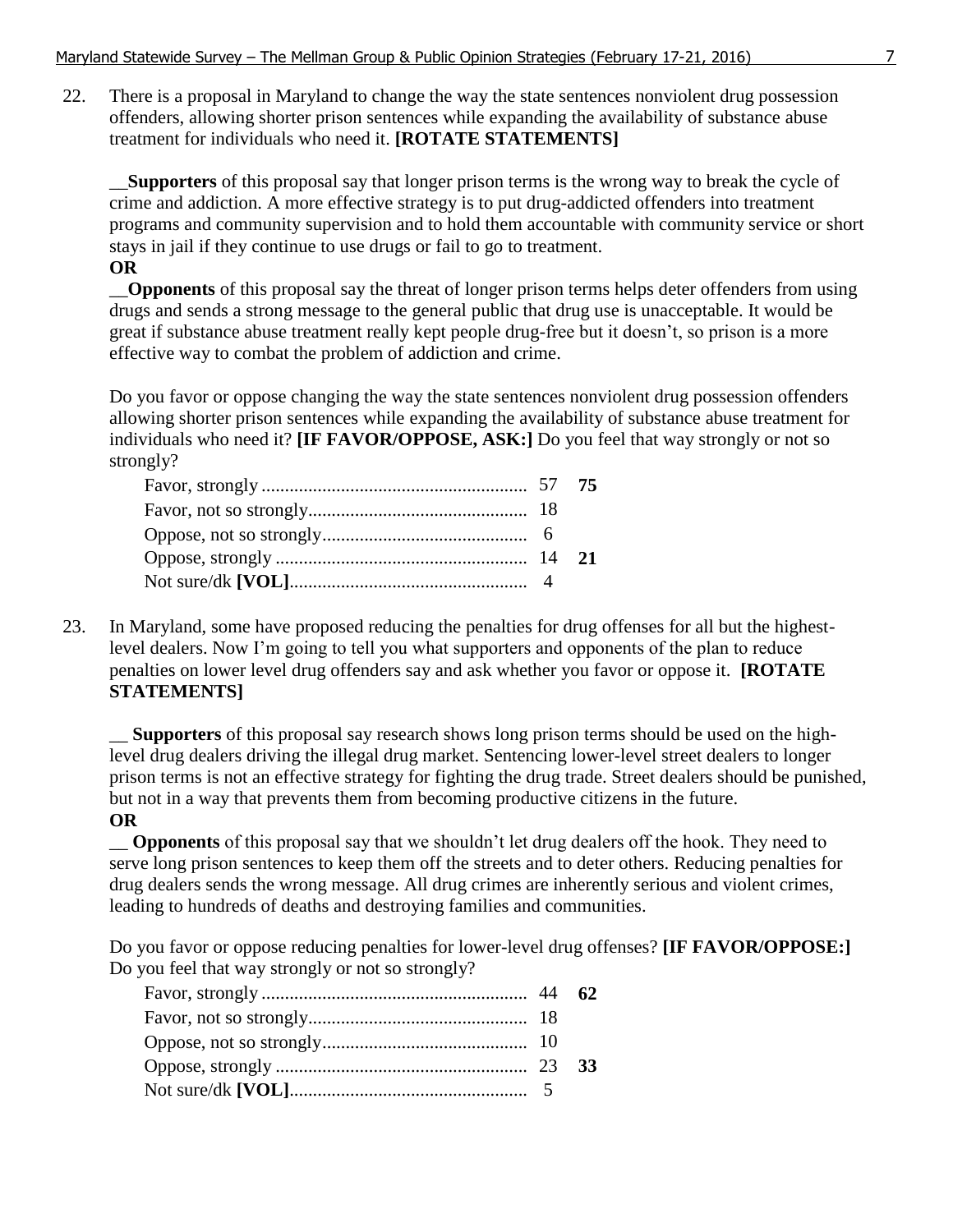24. Would you favor or oppose taking some of the money that Maryland is spending on locking up nonviolent offenders and shifting it to strengthening mandatory community supervision programs like probation and parole? **[IF FAVOR/OPPOSE, ASK:]** Is that strongly or not so strongly?

|  | -80 |
|--|-----|
|  |     |
|  |     |
|  |     |
|  |     |

#### **THANK YOU. THE FEW REMAINING QUESTIONS ARE FOR STATISTICAL PURPOSES ONLY.**

25. Have you or a member of your immediate family been a victim of a violent crime?

**[IF YES. ASK:]** And does that apply to you, to someone else in your household or both?

26. Have you or a member of your immediate family been a victim of a non-violent crime?

|  |  | <b>[IF YES. ASK:]</b> And does that apply to you, to someone else in your household or both? |  |
|--|--|----------------------------------------------------------------------------------------------|--|
|--|--|----------------------------------------------------------------------------------------------|--|

27. Have you or someone in your immediate family ever been in prison or on probation or parole? **[IF YES. ASK:]** And does that apply to you, to someone else in your household or both?

28. Are you or someone in your immediate family active in Law Enforcement?

**[IF YES. ASK:]** And does that apply to you, to someone else in your household or both?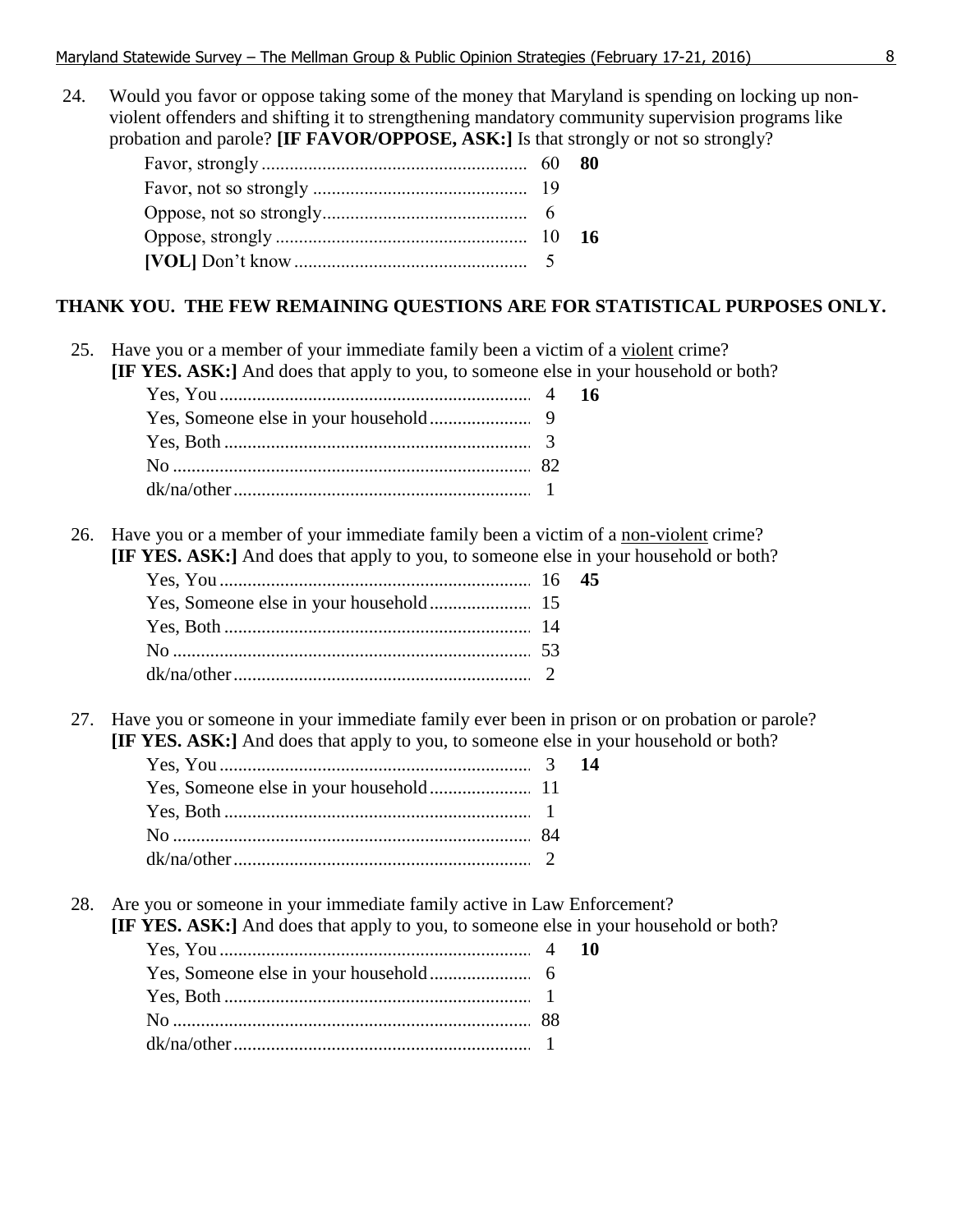29. What is your age? **[CODE ACTUAL AGE. REFUSED=99**] \_\_\_\_\_\_

30. What was the last level of schooling you completed?

31. Generally speaking, do you think of yourself as a Republican, a Democrat, an independent, or something else? **[IF REPUBLICAN OR DEMOCRAT ASK:]** Do you consider yourself a strong (Republican/Democrat) or a not so strong (Republican/Democrat)? **[IF INDEPENDENT ASK:]** Would you say that you lean more toward the Republicans or more toward the Democrats?

|  | 43 |
|--|----|
|  |    |

32. Do you consider yourself very liberal, somewhat liberal, moderate, somewhat conservative or very conservative? **[IF MODERATE, ASK:**] Do you tend to lean toward the liberal or conservative side?